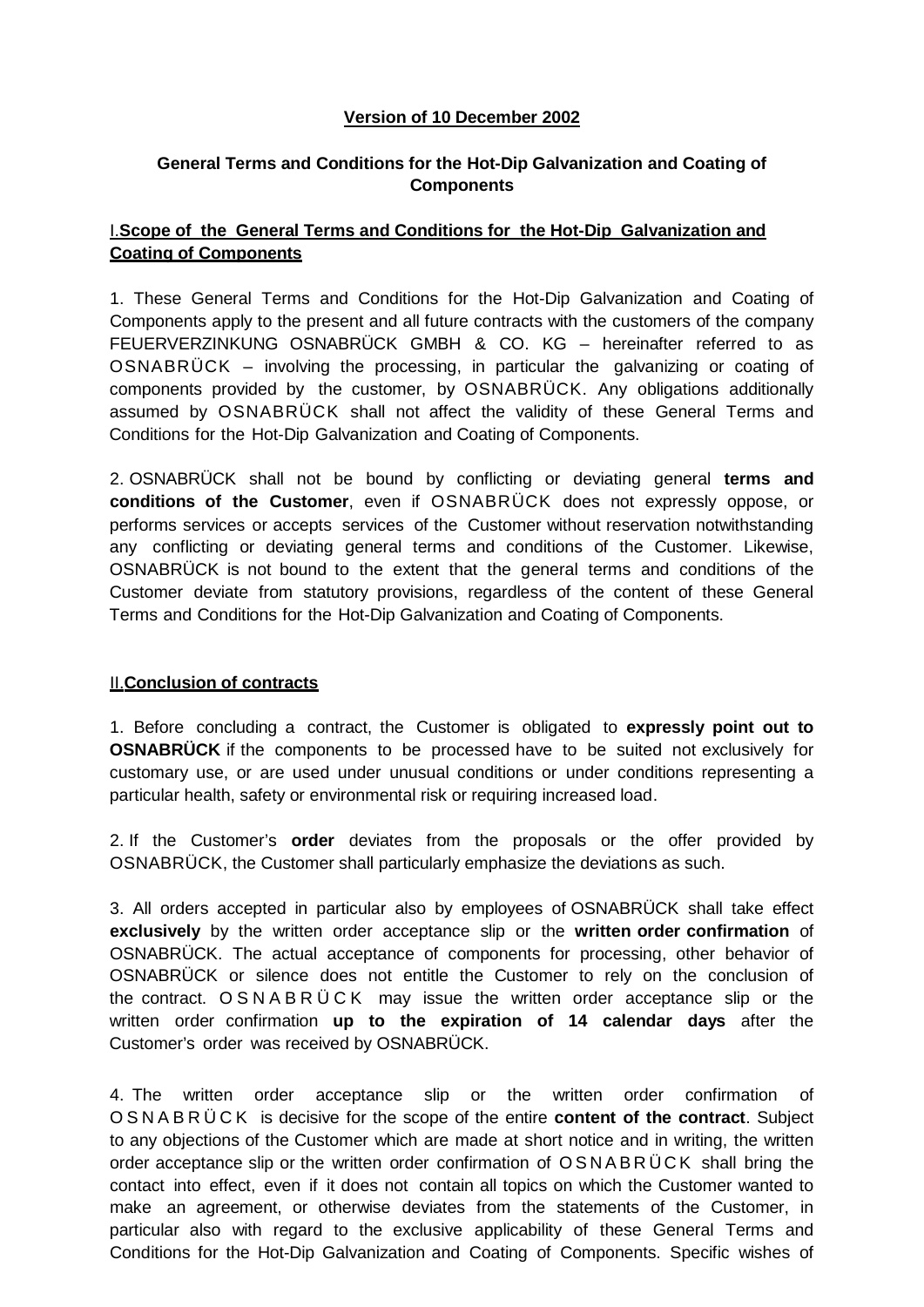the Customer, in particular guarantees or other covenants with regard to the processing of the components or the performance of the contract therefore require express written confirmation in each case.

5. The **employees** of OSNABRÜCK are not authorized to refrain from the requirement of the written order acceptance slip or written order confirmation, or to enter into commitments with a deviating content, or to declare guarantees. **Modifications** of the concluded contract shall also require a written confirmation of OSNABRÜCK.

## III.**Obligations of OSNABRÜCK**

1. OSNABRÜCK shall perform all hot-dip galvanizing works in accordance with DIN EN ISO 1461, centrifugal galvanizing in accordance with DIN 267 Part 10, and coating works in accordance with DIN EN ISO 12 944. OSNABRÜCK is not obligated to perform **services** which are not specified in the written order acceptance slip or written order confirmation or in these General Terms and Conditions for the Hot-Dip Galvanization and Coating of Components.

2. OSNABRÜCK is obligated to supply **pieces of an average kind and quality,** taking into account the tolerances which are usual in the trade with regard to the type, quantity, quality and packaging. OSNABRÜCK is entitled to perform partial deliveries and bill them separately.

3. OSNABRÜCK shall store the components handed over and shall treat them with the same care OSNABRÜCK usually applies in its own matters. OSNABRÜCK will only pay damages for damages occurred to the **components** to the extent that OSNABRÜCK is obligated to do so according to the provisions of Section VIII. Any further liability of OSNABRÜCK is excluded. OSNABRÜCK is not obligated to take out any insurance.

4. Agreed **delivery times** require that the Customer hands over the components to be processed at the time indicated in the order confirmation, submits any documents, permits or approvals to be obtained in due time, makes down payments as agreed, and performs all other obligations incumbent on it in due time. Apart from that, the delivery times specified by OSNABRÜCK are always approximate values. The delivery date is observed if OSNABRÜCK has notified the Customer by the delivery date that the components are ready for delivery. OSNABRÜCK is entitled to delivery prior to the agreed date.

5. OSNABRÜCK is entitled to perform contractual obligations **after the scheduled date**, if the Customer is informed about the delay and a period for subsequent performance is notified to the Customer, unless subsequent performance is unacceptable to the Customer, or the Customer refuses the offer of subsequent performance within a reasonable period. In case of subsequent performance, OSNABRÜCK shall refund the additional expenses of the Customer which are demonstrably necessary due to the delay, to the extent that OSNABRÜCK is liable for damages according to the provisions of Section VIII.

6. OSNABRÜCK is not obligated to take back **packaging material** (transport, sales or other packaging) from the Customer. Notwithstanding any legal provisions, the Customer shall reuse, recycle or otherwise dispose of the packaging as prescribed otherwise at its own expense. The provision above shall apply regardless of whether the packaging is charged separately to the Customer or not.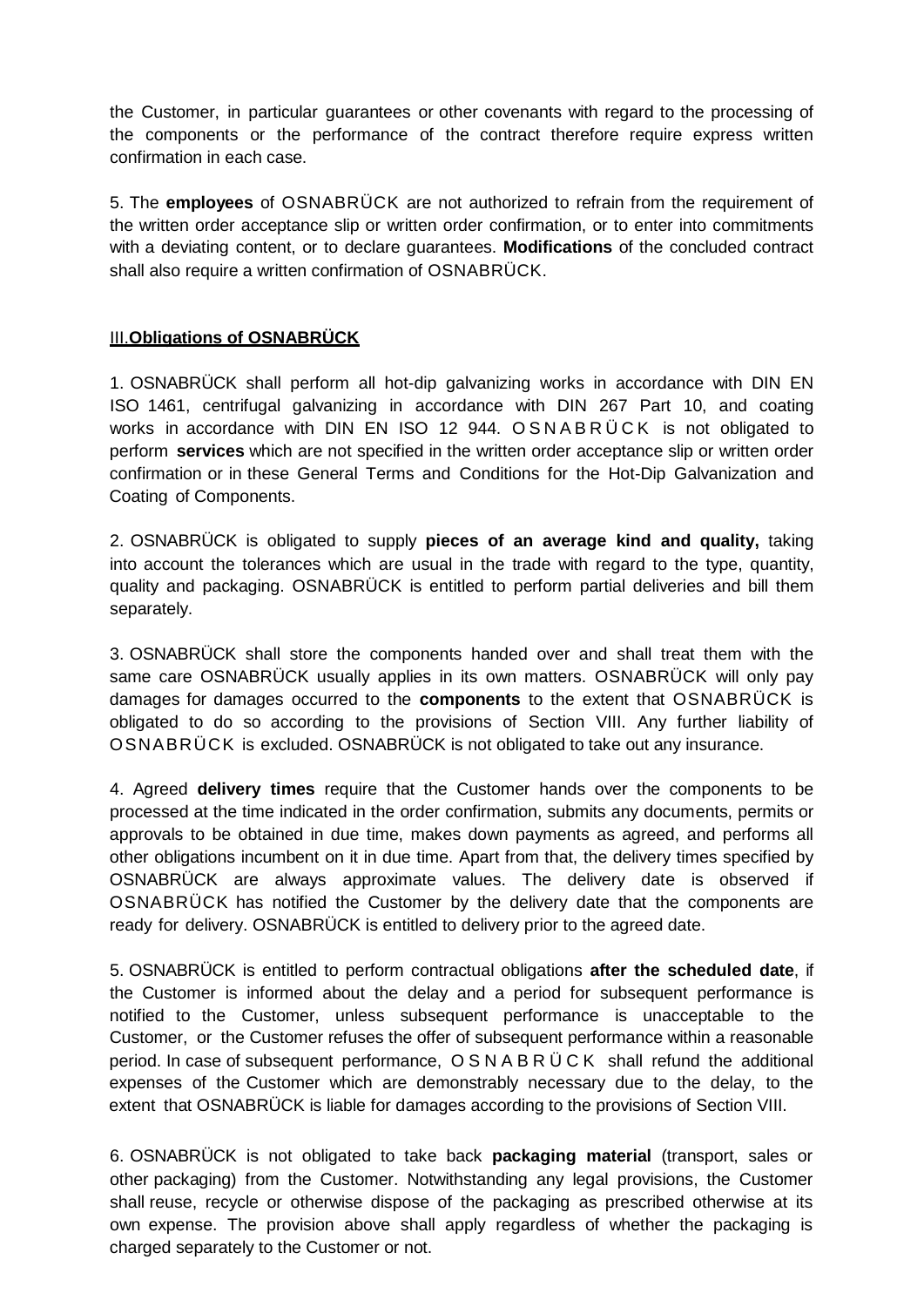7. Without waving any further statutory rights, OSNABRÜCK is entitled to the **defense of uncertainty** according to § 321 of the German Civil Code (BGB) in particular if the Customer insufficiently performs its obligations to OSNABRÜCK or third parties, or is slow to pay, or the limit set by a credit insurer is exceeded or will be exceeded with the forthcoming delivery. Instead of the defense, OSNABRÜCK may make future works – including already confirmed works – dependent on prepayment. OSNABRÜCK is not obligated to continue with its services as long as services provided by the Customer to avoid the defense do not offer sufficient security or may be subject to appeal.

#### IV.**Obligations of the Customer**

1. The Customer shall deliver all components handed over to OSNABRÜCK for processing together with a delivery note, which contains a description of the component and details on the **number of pieces**. OSNABRÜCK can check the number of pieces only by random samples.

2. The Customer shall ensure that it will hand over to OSNABRÜCK exclusively components which are **suitable for galvanization** according to DIN EN 10025 and designs which are **appropriate for galvanization**, which are suitable for hot-dip galvanizing due to their chemical composition and their mechanical characteristics. OSNABRÜCK may verify their suitability only by visual inspection. Steel materials according to other standards and/or with other characteristics can be accepted by OSNABRÜCK for processing only after express written confirmation in the order acceptance slip or the order confirmation.

#### V.**Price and payment**

1. Notwithstanding any further obligations to secure or prepare payments, the compensation shall be **due for payment** upon the issue of the invoice. The amount of the interest payable after the due date provided by law shall be determined according to § 288 BGB. Periods granted for payment will cease to apply and receivables will be immediately due for payment if the opening of insolvency proceedings on the Customer's assets is applied for, if the Customer fails to meet material obligations owed to OSNABRÜCK or third parties without a justified cause, or if the Customer has provided inaccurate information on its creditworthiness.

2. The **calculation basis** for determination of the price is the original weight of the galvanized goods determined by OSNABRÜCK. If no price has been agreed, the list price of OSNABRÜCK which is prevailing at the delivery date shall apply. OSNABRÜCK reserves the right to charge a minimum price for small orders.

3. The galvanizing and coating works incumbent on OSNABRÜCK are covered by the **price**. Cleaning and straightening works as well as packaging are charged separately, if they exceed the requirements of DIN EN ISO 1461. If other ancillary works are necessary, OSNABRÜCK is entitled to charge surcharges. Such ancillary works include in particular the removal of old paint coats or old zinc coatings, the subsequent placement of galvanizing openings, and dipping components twice.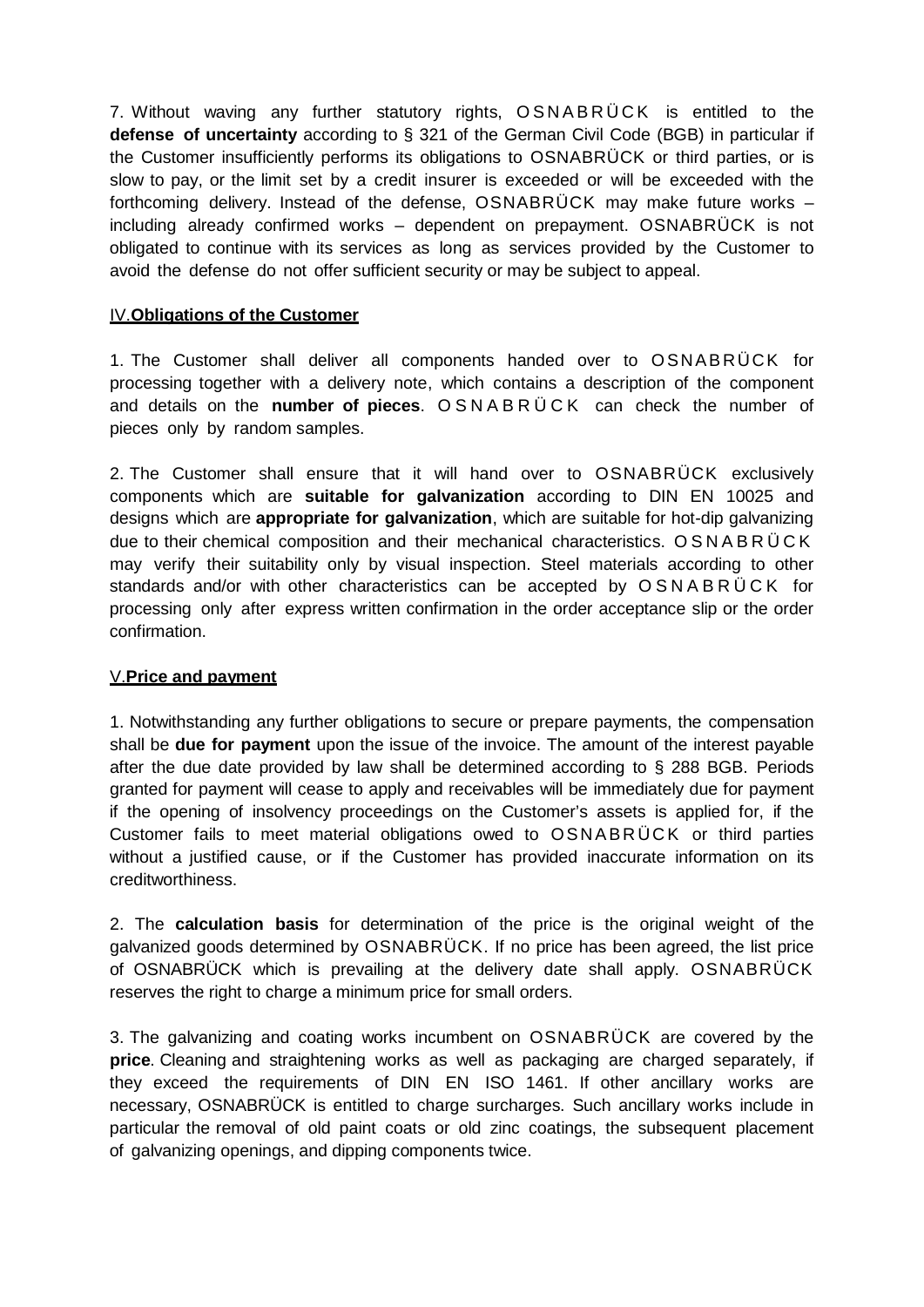4. Covenants for **cash discounts** must be shown in each individual case in the written order confirmation of  $OSNABRÜCK$ , and shall apply only under the condition of timely and full payment.

5. The **payments** shall be transferred in EUROS without deduction and free of charge through the banking institution designated by OSNABRÜCK . **Timeliness** of the payment depends on the time when the amount is credited to the bank account without reservation.

6. OSNABRÜCK may **set off** incoming payments at its own discretion against the accounts receivable from the Customer by virtue of its own or assigned rights at the time of payment.

7. Rights of the Customer to **set-off** against the claims of OSNABRÜCK are excluded, unless the counterclaim is founded in the Customer's own right and has either been legally established by a court or is due and undisputed or has been accepted by OSNABRÜCK in writing.

8. Rights of the Customer to **withhold** the payment or to raise defenses are excluded, unless the Customer is entitled to this according to § 641 para. 3 BGB or OSNABRÜCK has materially violated obligations which are due to and arising from the same contractual relationship in spite of a written warning, and has not offered appropriate security.

#### VI.**Warranty**

1. Without waiving the statutory exclusions or restrictions of responsibility of OSNABRÜCK , the goods are considered to have a **material defect** if they deviate significantly from the kind, quantity or quality agreed in the written order acceptance slip or the written order confirmation, taking into account the provisions in Section III., or in the absence of agreed quality, if they deviate significantly from the quality customary in Westerkappeln , or if it is obvious that they are not suitable for the use which is customary in Westerkappeln . Rejects and shortfalls up to 5% in case of small parts delivered as bulk material and white rust at the components which does not impair corrosion protection do not constitute material defects.

2. Unless expressly provided otherwise in the written order acceptance slip or the written order confirmation, OSNABRÜCK is in particular **not responsible** to ensure that the processed components are suitable for any use other than the customary use, or that they fulfill any further requirements of the Customer. OSNABRÜCK is not liable for material defects arising after the time when the risk has passed. OSNABRÜCK is not responsible if the Customer has handed over materials or designs which are unsuitable for galvanizing or coating. This applies in particular if stress results in deformations and cracks.

OSNABRÜCK is also not responsible for faults or occurrences to the pieces to be galvanized, which are caused by the base material or prior processing (e.g. rolling defects, peelings, scales, overfolds, rough surfaces, scars, grooves, edges, welding pits, chips, etc.).

3. Also in case of follow-up business, **guarantees** or covenants requested by the Customer always have to be specifically shown in the written order acceptance slip or the written order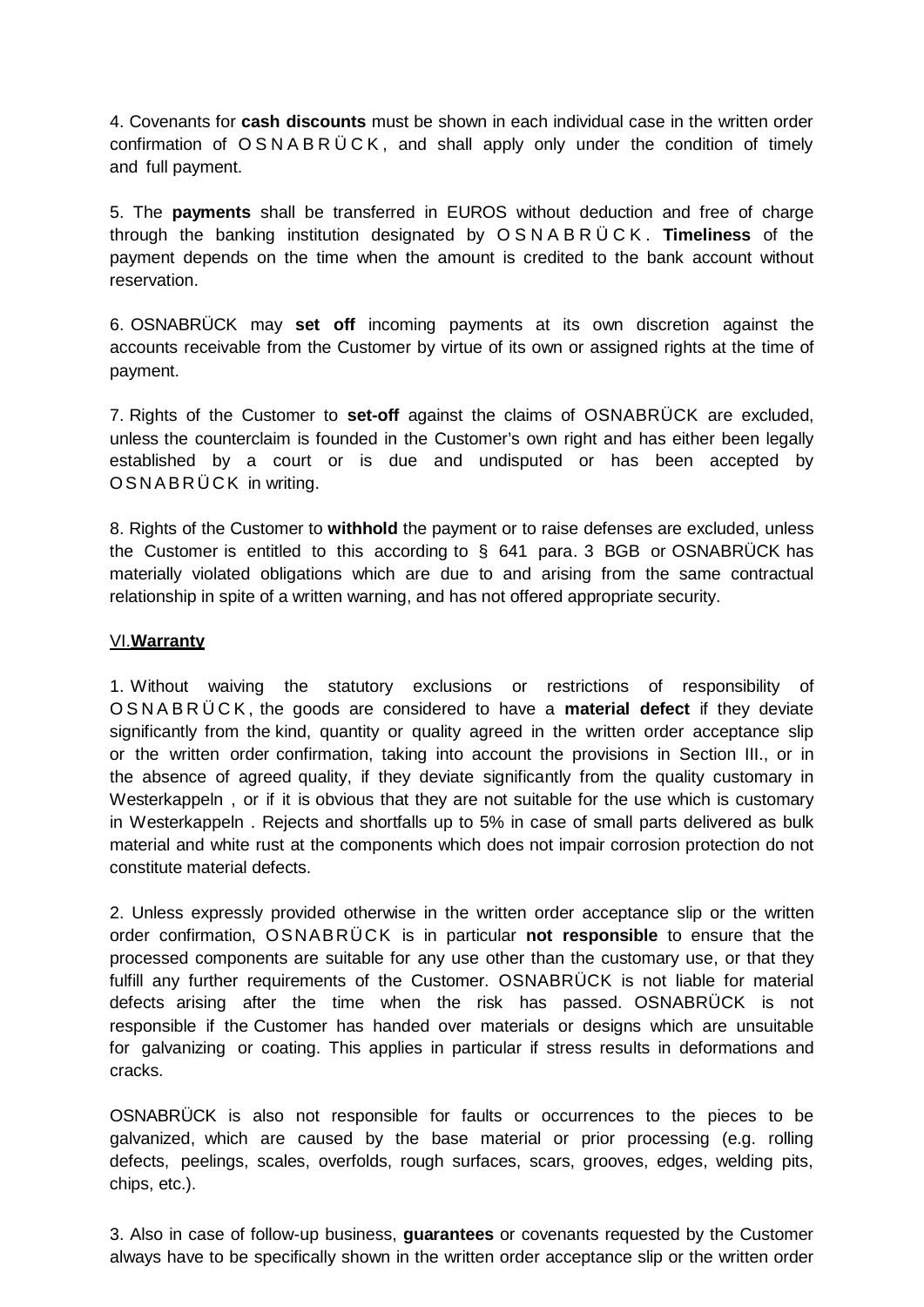confirmation. In particular keyword-style descriptions, reference to generally accepted standards and DIN standards, the use of trademarks or quality marks, or the submission ofspecimen or samples do not by themselves constitute the assumption of a guarantee or covenant. The employees of OSNABRÜCK are not entitled to grant guarantees or covenants or to make statements on special applications or on the economic viability of the processed components.

4. If the Customer itself or through third parties makes **attempts to remove material defects** without the approval of OSNABRÜCK, OSNABRÜCK is released from the warranty obligation, unless they are appropriately removed and OSNABRÜCK is immediately notified.

5. The Customer shall **immediately** inspect each individual consignment in every respect for visible and typical quality, quantity and other kinds of deviations. Upon their **acceptance**, the components are considered approved. The installation or any other use of the components are considered acceptance. **Notices of defects** have to be made directly to OSNABRÜCK immediately in writing and exactly stating their type and extent. The employees of OSNABRÜCK are not entitled to accept notices of defects or issue warranty-related statements.

6. In case of justified complaints, the Customer may request **subsequent performance** from OSNABRÜCK in accordance with the statutory provisions within a reasonable period after notification of a defect. Imperfections are post-processed with single-component zinc dust coating materials. OSNABRÜCK is not obligated to pay the expenses incurred for subsequent performance, if they are increased because of relocation or other modifications of the components made after the notice of defects was sent. Shipping costs resulting from a return of a consignment are only at the expense of OSNABRÜCK if OSNABRÜCK has expressly requested the return.

7. In case that subsequent performance definitely fails, is impossible or is not performed within a reasonable time, the Customer is entitled according to the statutory provisions to **reduce** the compensation or **withdraw** from the contract after setting a period and notice of refusal within a preclusion period of four weeks after expiry of the deadline. Notwithstanding the Customer's legal remedies, OSNABRÜCK is always entitled to improve faulty components.

8. Subject to any written confirmed covenants to the contrary, and subject to fraudulent concealment by OSNABRÜCK, the Customer does **not have any further claims** for defects. Claims for damages according to the provisions in Section VIII. which are established by operation of law remain unaffected thereof.

9. Any claims of the Customer based on defects shall **fall under the statute of limitations**  one year after commencement of the respective statutory limitation period. Claims for damages based on intent remain unaffected thereof.

#### VII.**Withdrawal**

1. In addition to the provisions in Section VI.-7., the **Customer is entitled** to withdraw from the contract, taking into account the relevant statutory provisions, if the services owed by OSNABRÜCK have become impossible, OSNABRÜCK is in delay with the performance of contractual principal obligations, or has otherwise breached duties established by this contract and OSNABRÜCK is responsible for the delay or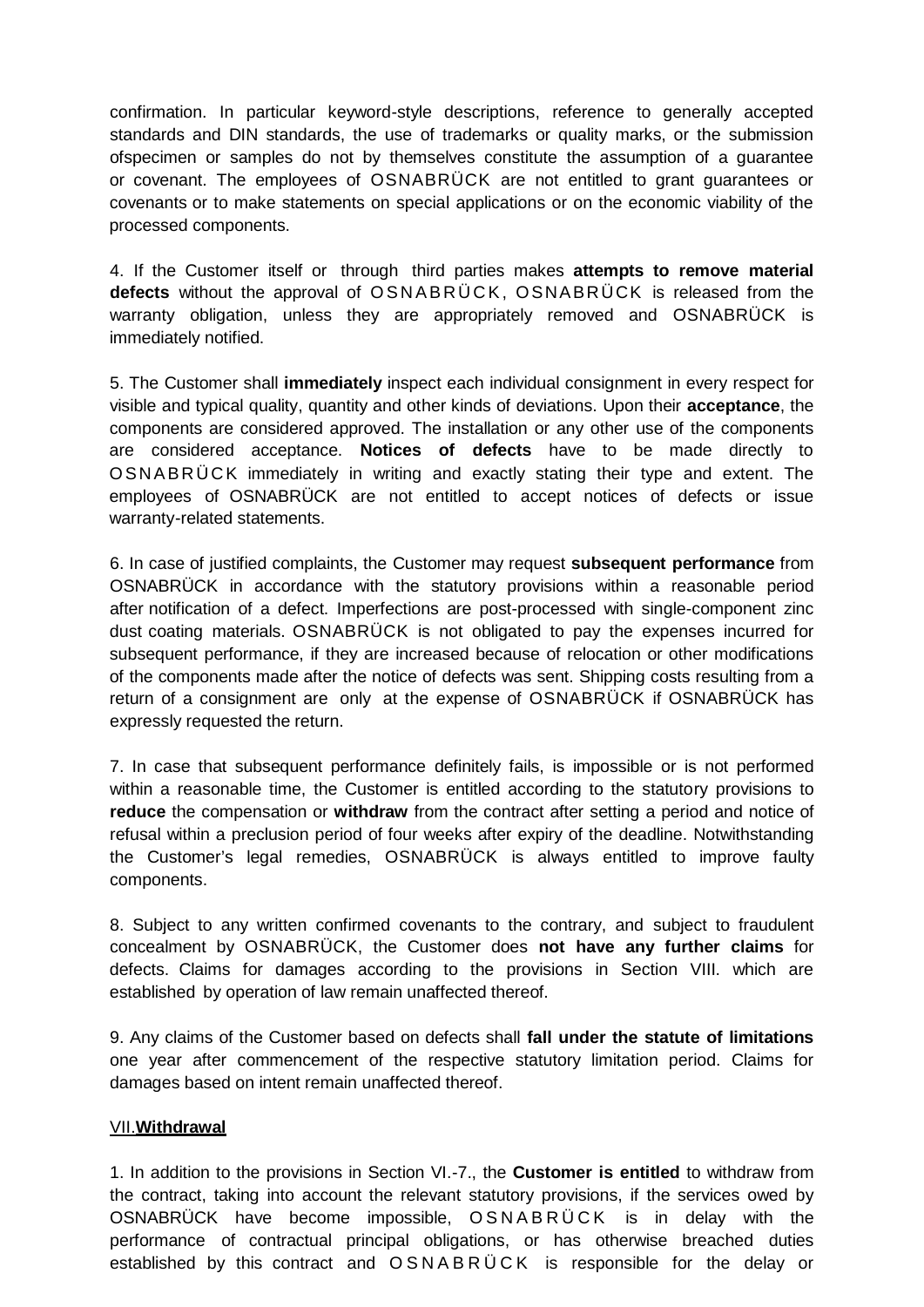breach of duties according to Section VIII.-1.-b). In order for a delay to be considered to exist, it is always necessary without waiving any further statutory requirements also in case of a specified delivery timeframe, to submit a separate written request directly to OSNABRÜCK after the due date, to perform the service within a reasonable time.

2. Without waiving any further statutory rights, OSNABRÜCK **is entitled** to withdraw from the contract without compensation if the Customer objects to the application of these General Terms and Conditions for the Hot-Dip Galvanization and Coating of Components, if the opening of insolvency proceedings on the Customer's assets is applied for, if the Customer fails to fulfill material obligations owed to OSNABRÜCK or third parties without stating a justifying cause, if the Customer provides inaccurate information on its creditworthiness, if OSNABRÜCK without fault is not delivered itself properly or in due time, or if OSNABRÜCK is no longer able to perform its service obligations for other causes with means which are acceptable taking into account its own interests and the justified interests of the Customer, which can be identified upon conclusion of the contract, and in particular the agreed consideration.

#### VIII.**Damages**

1. Except for the liability under the Product Liability Act for damages resulting from the culpably injury of the life, body or health, OSNABRÜCK **is obligated to pay damages** within the scope of this contract and outside the contract without waiving the statutory requirements only in accordance with the provisions below. These provisions shall also apply if any warranty obligations are violated and in case of default:

a) The Customer is primarily obligated in accordance with the provisions in Section III. to accept an offer for subsequent performance, and in accordance with the provisions in Section VI. to accept the **warranty-related remedies**, and may claim damages only for remaining disadvantages, but in no case instead of other legal remedies.

b) OSNABRÜCK shall be liable only in case of culpable **breach** of material obligations and in case of intentional or grossly negligent breach of other **duties** owed to the Customer.

c) In case of liability, and taking into account the limits according to letter d), OSNABRÜCK shall replace the proven **loss** of the Customer to the extent in which the loss was **foreseeable** for OSNABRÜCK as a consequence of the breach of duty upon conclusion of the contract with regard to the occurrence and amount of the loss and could not have been avoided by the Customer. The Customer shall **inform OSNABRÜCK** in writing before contract conclusion on any particular risks, risks of atypical losses and unusual amounts of loss.

d) **OSNABRÜCK will not assume liability** for lost profit and non-material adverse effects. Apart from that, the **amount of compensation** based on default shall be limited to 0.5% for each completed week of default and a maximum of 5%, and based on other breaches of duty to 200% of the value of the services. This paragraph shall not apply to gross culpability of the bodies or executives.

e) Notwithstanding compliance with the statutory provisions and the provisions set forth in these General Terms and Conditions for the Hot-Dip Galvanization and Coating of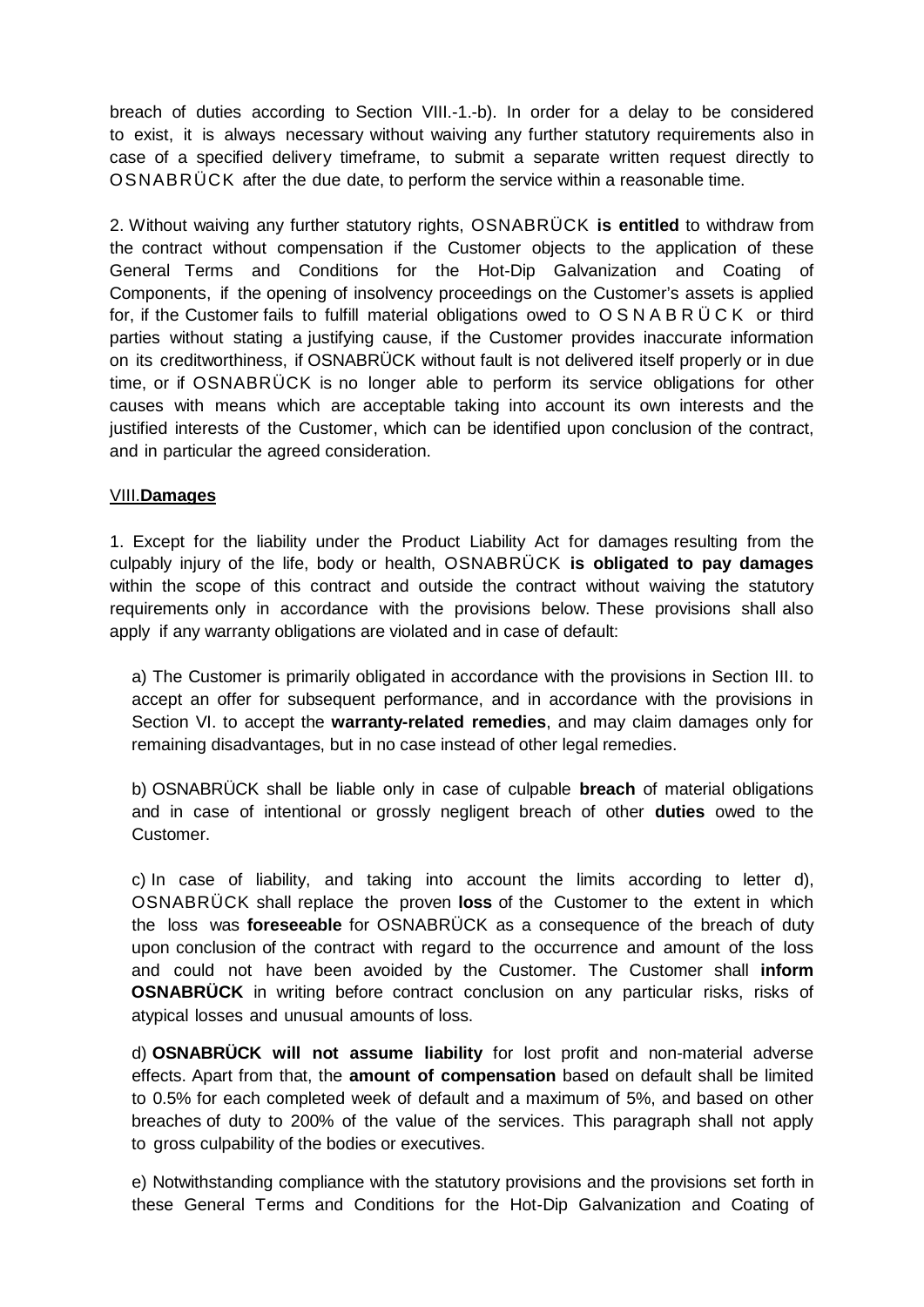Components, the Customer may only claim **compensation instead of performance** after having threatened OSNABRÜCK with the refusal of accepting performance, and in the absence of performance having definitely refused performance to OSNABRÜCK within a reasonable time after the threat of refusing acceptance.

f) The **limitation period** for contractual claims shall also apply to extra-contractual claims of the Customer against OSNABRÜCK competing with contractual claims. Provided that OSNABRÜCK is not liable on account of intent or the Customer's claim has not fallen under the statute of limitations before, taking legal action for damages is subject to a **preclusion period of 6 months**, commencing with the refusal of the payment of damages.

g) The provisions above on the liability of OSNABRÜCK shall also apply to statutory claims of the Customer for compensation of **wasted expenses** and for the **personal liability** of the employees, workers, staff, representatives and vicarious agents of OSNABRÜCK.

2. Notwithstanding any further statutory or contractual claims of OSNABRÜCK, the **Customer** is **obligated to pay damages** to OSNABRÜCK as follows:

a) In case of **delayed receipt of payment**, the Customer shall reimburse the legal costs of judicial and extra-judicial litigation as well as interest of 8% above the base rate of the European Central Bank.

b) Subject to the Customer's proof that no damage or only considerably less damage was suffered, OSNABRÜCK shall be entitled in case of **delayed acceptance** or in the case of a release order for delivery which was agreed upon but not made by the Customer after setting a reasonable grace period, to claim **damages at a flat rate** of 15% of the respective delivery amount without proof.

c) The Customer shall compensate OSNABRÜCK for all damages including lost profit which were caused by the provision of materials which are **not suitable for galvanization** or designs which are **not appropriate for galvanization.**

#### **IX. Contract or' s lien and property pledged as collateral**

1. There is a **contractor's lien** on the components handed over to OSNABRÜCK for processing, securing all claims of OSNABRÜCK that may arise from the business relationship with the Customer.

2. If OSNABRÜCK hands over the components to the Customer before all claims to OSNABRÜCK are fully satisfied, **the Customer transfers ownership of the components to OSNABRÜCK in order to secure** all claims arising from any kind of legal cause, including the principal and secondary claims of OSNABRÜCK to the Customer that may become due in the future. In the case of current accounts, the respective balance is secured. The Customer shall keep the components safe for OSNABRÜCK without compensation.

3. If the Customer only has a contingent right to the components, transfer of the property shall be replaced by **transfer of the contingent right**. The Customer grants OSNABRÜCK with immediate effect the right to waive retention of title by satisfaction of the owner.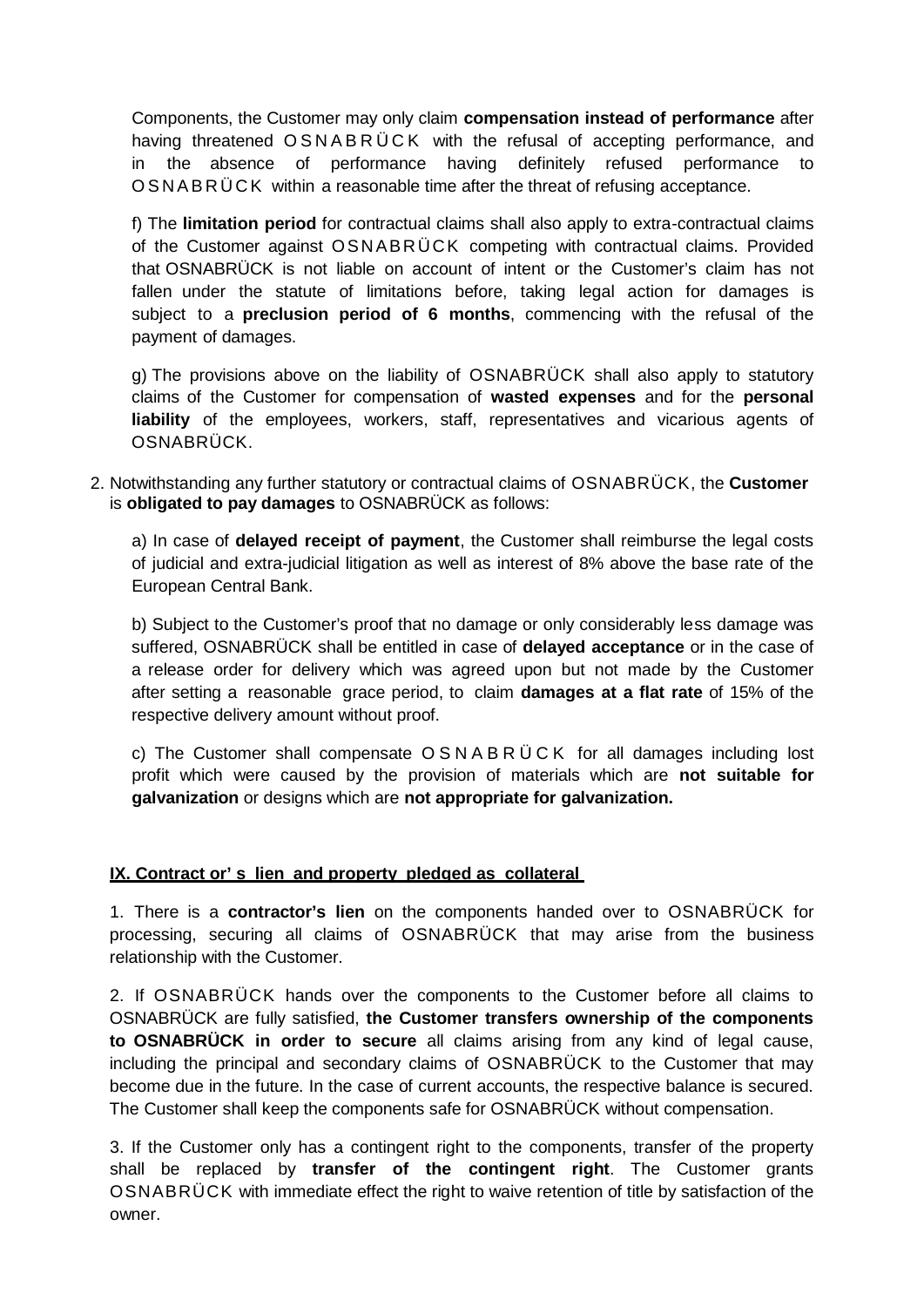4. If the components are assigned to a third party as a security, the **Customer shall assign its claim for retransfer of ownership to OSNABRÜCK** . This shall also apply to possible claims of the Customer arising from excessive security to owners on account of reservation of title and security. OSNABRÜCK accepts such assignment.

5. The Customer is obligated to **insure** the components in regard to which ownership according to Section IX.-2. or the contingent right according to Section IX.-3. was transferred to OSNABRÜCK by way of security, or in respect of which a claim for retransfer of ownership according to Section IX.-4. was assigned to OSNABRÜCK, against theft, damage and destruction, and on OSNABRÜCK's request to store the components separately or isolate them in a suitable manner at the Customer's own expense, and to take all measures which are necessary to **comprehensively safeguard the aforementioned rights or claims**. The Customer herewith irrevocably assigns the full amount of the claims against the insurances to OSNABRÜCK by way of security, and OSNABRÜCK accepts such assignment.

6. The Customer shall **inform OSNABRÜCK** immediately in writing if claims or rights are asserted by a third party with regard to the components in regard to which ownership according to Section IX.-2. or the contingent right according to Section IX.-3. was transferred to OSNABRÜCK by way of security, or in respect of which a claim for retransfer of ownership according to Section IX.-4. was assigned to OSNABRÜCK , or with regard to the claims assigned to OSNABRÜCK, and shall assist OSNABRÜCK free of charge in the pursuit of its interests. If a **third party** acquires rights to the components, the claims of the Customer to the third party including all rights are herewith irrevocably assigned to OSNABRÜCK by way of security, and OSNABRÜCK accepts such assignment.

7. The Customer may **sell** the components in regard to which ownership according to Section IX.-2. or the contingent right according to Section IX.-3. was transferred to OSNABRÜCK by way of security, or in respect of which a claim for retransfer of ownership according to Section IX.-4. was assigned to OSNABRÜCK, within the scope of proper business management, and only under the condition that the Customer is not in default with its payments. The Customer is not entitled to any other disposals (e.g. transfer by way of security, pledging, etc.). The Customer herewith irrevocably assigns the full amount of **claims against its buyers** to which the Customer is entitled from the sale of the components, including all ancillary rights, by way of security to OSNABRÜCK. If the Customer includes the claims arising from a sale into a **current account relationship** with its buyers, it herewith irrevocably assigns the full amount of the current account receivables after balancing by way of security to OSNABRÜCK, and OSNABRÜCK accepts the assignments.

8. The Customer remains entitled to **collect** the claims assigned to OSNABRÜCK on **a trust basis** on behalf of OSNABRÜCK , provided that it is not in delay with its payments. The Customer is not entitled to assign the claims to third parties. The Customer shall record any incoming payments separately and immediately pass them on to OSNABRÜCK until the secured claims of OSNABRÜCK are fully satisfied. If payment is effected by transfer to the Customer's credit institution, the Customer herewith irrevocably assigns the claims it is entitled to against its credit institution to OSNABRÜCK . If the Customer receives **bills of exchange** to settle the claims against third parties, it herewith irrevocably assigns the claims it is entitled to against its credit institution in case of discounting the bill of exchange to OSNABRÜCK.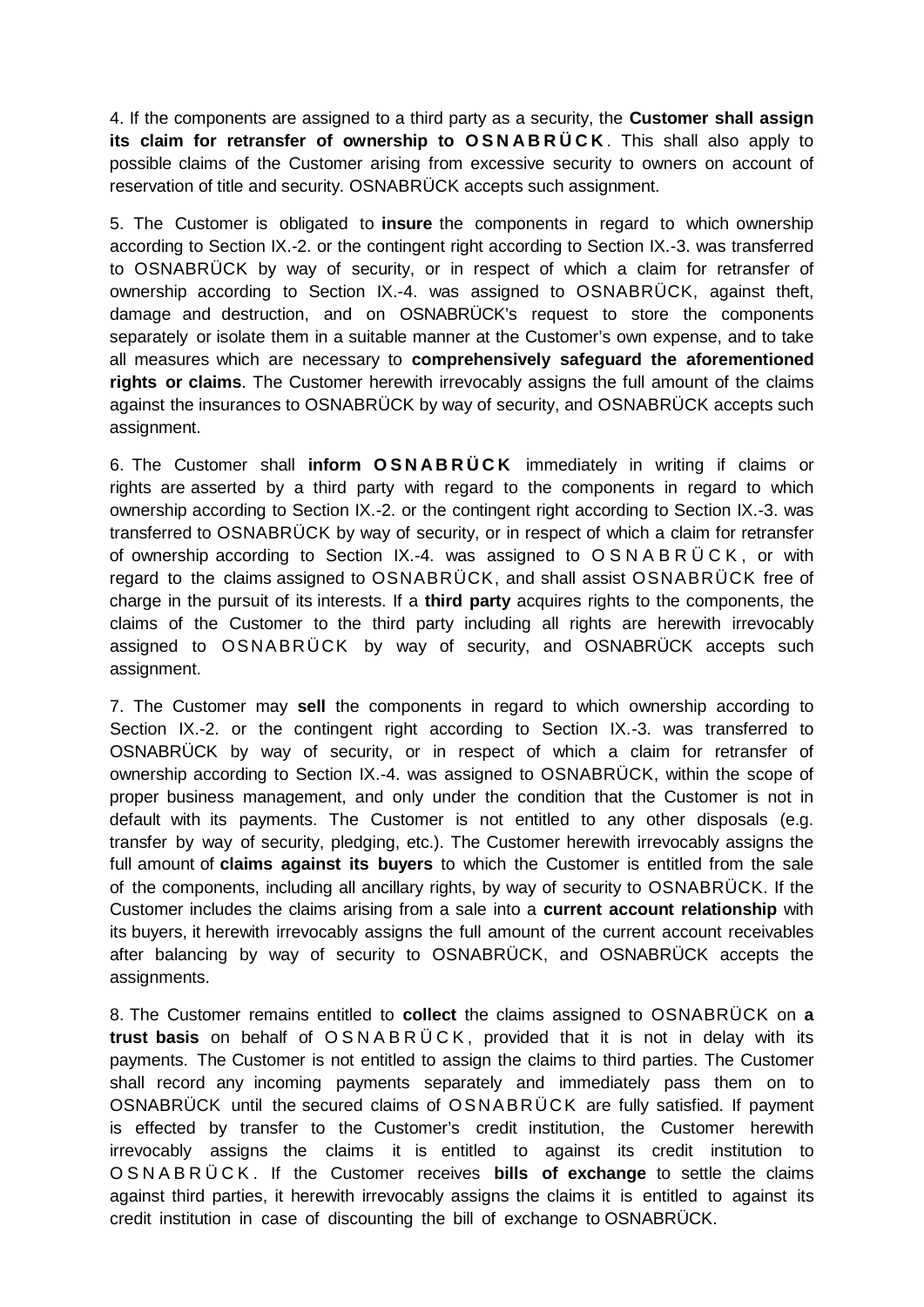9. The further **treatment and processing** of components which are not fully paid yet, in regard to which ownership according to Section IX.-2. or the contingent right according to Section IX.-3. was transferred to OSNABRÜCK by way of security, or in respect of which a claim for retransfer of ownership according to Section IX.-4. was assigned to OSNABRÜCK, shall be carried out on behalf of OSNABRÜCK as the manufacturer as defined in § 950 BGB without any obligations arising for OSNABRÜCK . In case of **combination or mixing** with other objects, OSNABRÜCK shall be entitled to coownership in the new object in relation of the invoice amount of the components being subject to retention of title to the invoice amount of the other objects used. The combination with a **real estate** shall be only on a temporary basis. If the component is mixed, blended or combined with other objects in a manner so that the ownership of OSNABRÜCK lapses by virtue of law, the Customer assigns its ownership or co-ownership rights to the new object to OSNABRÜCK with immediate effect, and shall keep them in trust for OSNABRÜCK free of charge.

10. The Customer shall inquire if necessary to what extent the components still serve to secure claims of OSNABRÜCK. OSNABRÜCK is not obligated to quantify the extent of the security interests upon any payments without being requested. If components which are not fully paid yet are still in the custody of the Customer, OSNABRÜCK shall **release components** at the Customer's request, to the extent that the invoice value of the components exceeds the total amount of unsettled receivables by more than 20% and OSNABRÜCK has no rights of separations with regard to the components. This applies accordingly to the extent that ownership transferred by way of security or the contingent right to components or the claim for retransfer has been replaced by claims against third parties, which are asserted by OSNABRÜCK on its own behalf. Apart from that, OSNABRÜCK shall release securities at the Customer's request, to the extent that the market value of the securities exceeds the total amount of the secured receivables by more than 50% plus value- added tax incurred at the time of utilization.

11. If any components which are not fully paid yet, in regard to which ownership according to Section IX.-2. or the contingent right according to Section IX.-3. was transferred to OSNABRÜCK by way of security, or in respect of which a claim for retransfer of ownership according to Section IX.-4., are in the custody of the Customer and the opening of insolvency proceedings on the Customer's assets is applied for, or the Customer fails to fulfill its obligations owed to OSNABRÜCK or third parties without stating a justifying cause, OSNABRÜCK may **revoke the Customer's right to ownership** and demand the surrender of the components without cancellation of the contract. OSNABRÜCK is not entitled to demand surrender if the insolvency administrator decides to perform the contract and the price of the goods has been paid.

12. In case of withdrawal from the contract, in particular for delayed payment of the Customer, OSNABRÜCK is entitled to **sell** the components **in the open market** and satisfy its claims from the proceeds. Notwithstanding any other rights which OSNABRÜCK is entitled to, the Customer is obligated to reimburse OSNABRÜCK for the **expenses** of contract conclusion, for contract execution so far and dissolution of the contract, as well as the costs for the return of the components, and pay a **user charge** of 5% of the value of the components for each commenced month since the risk has passed.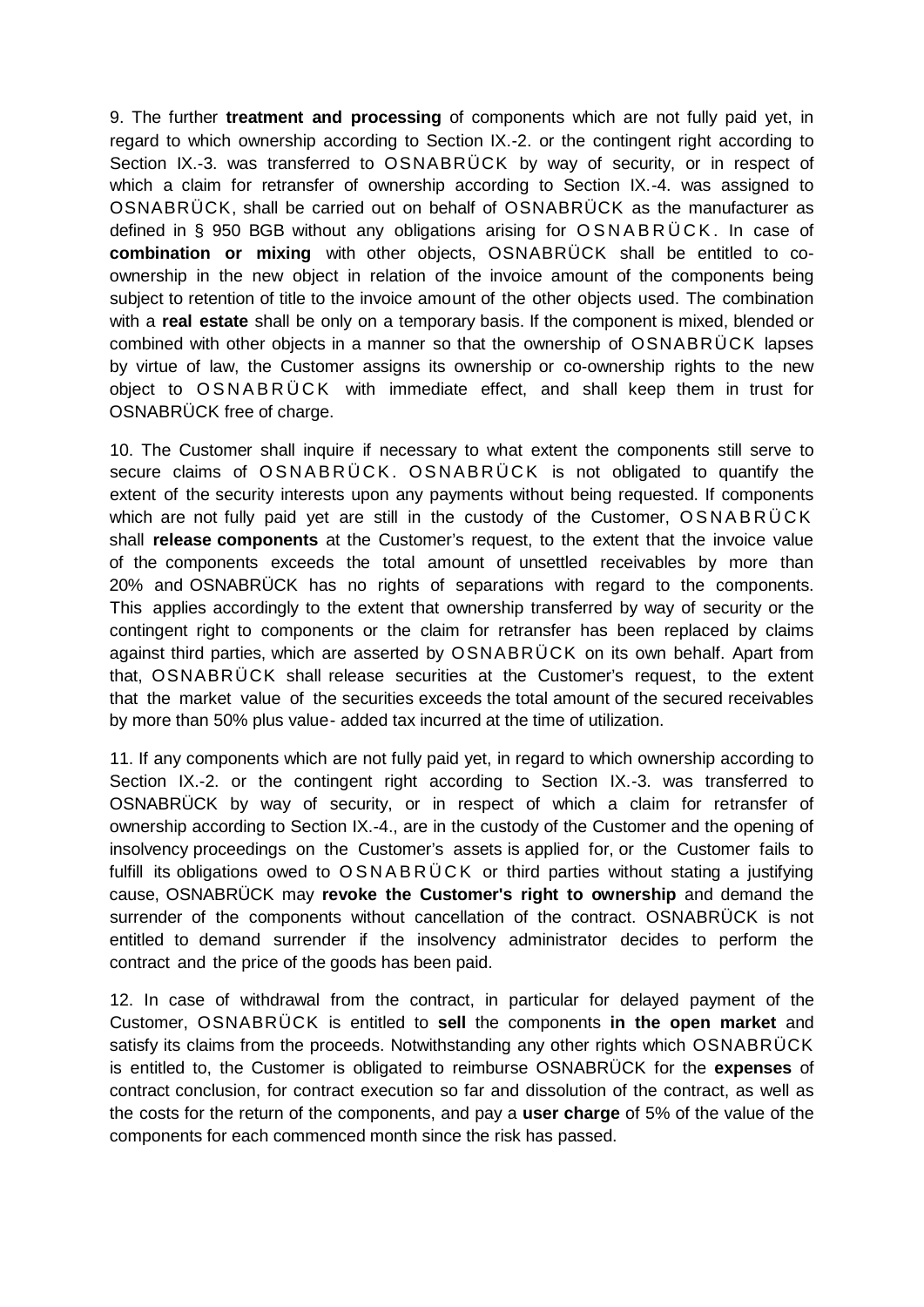# X.**Other provisions**

1. To comply with the **written form**, it is neither required to sign documents with one's own name nor with an electronic signature. Notifications by telex or e-mail comply with the written form as well as other forms of text, without it being required that the end of the statement is particularly identified as such.

2. OSNABRÜCK shall **process the data** about the Customer obtained in connection with the business relationship as defined in the Federal Data Protection Act.

3. Without OSNABRÜCK waiving any further rights, the Customer shall indemnify OSNABRÜCK without restriction against all claims of third parties which are asserted against OSNABRÜCK on the basis of **product liability** or other provisions, to the extent that the liability is based on circumstances which are established by the Customer or other third parties without the express written consent of OSNABRÜCK, such as the presentation of the product. The exemption shall also include in particular the compensation of expenses incurred by OSNABRÜCK , and shall be assured by the Customer waiving further preconditions or other defenses, in particular waiving compliance with monitoring and recall obligations, and waiving the defense of limitation.

4. OSNABRÜCK reserves all property rights, copyrights, other industrial property rights and rights arising from know-how in any illustrations, drawings, calculations or other **documents** provided by OSNABRÜCK in physical or electronic form as well as software. They shall be kept secret from third parties and must be used exclusively for the performance of the respective contract.

5. Notwithstanding any further statutory provisions, the suspension of the **limitation period**  shall also end if the negotiations triggering the suspension are not continued for more than four weeks. Any new start of the limitation period for claims of the Customer shall require the express written confirmation of OSNABRÜCK in any case.

#### XI.**General contractual bases**

1. **Place of performance**, payment and fulfillment of all obligations arising from the legal relationships of OSNABRÜCK with the Customer shall be Westerkappeln. This provision shall also apply if OSNABRÜCK performs services for the Customer at another place, or any services performed are to be restituted. Arrangements on who bears the costs shall not contain any modification of the above-mentioned provision on the place of performance.

2. Contractual and extra-contractual legal relationships with the Customer shall be governed **exclusively by German law** and the customs prevailing in Westerkappeln.

3. All contractual and extra-contractual disputes from or in connection with contracts to which these General Terms and Conditions for the Hot-Dip Galvanization and Coating of Components shall apply, will be finally settled according to the Rules of Arbitration of the Deutsche Institution für Schiedsgerichtsbarkeit e.V. (DIS), with the exclusion of the ordinary course of law. The **arbitral tribunal** shall consist of three arbitrators, and in case of disputes with an amount of dispute of less than € 5,000 of one arbitrator. The place of the arbitration proceedings shall be Hanover, the language of the proceedings shall be German. However, OSNABRÜCK is entitled in the individual case to take action also before the courts having jurisdiction for Westerkappeln or the state courts at the Customer's place of business or other courts having jurisdiction by virtue of law.